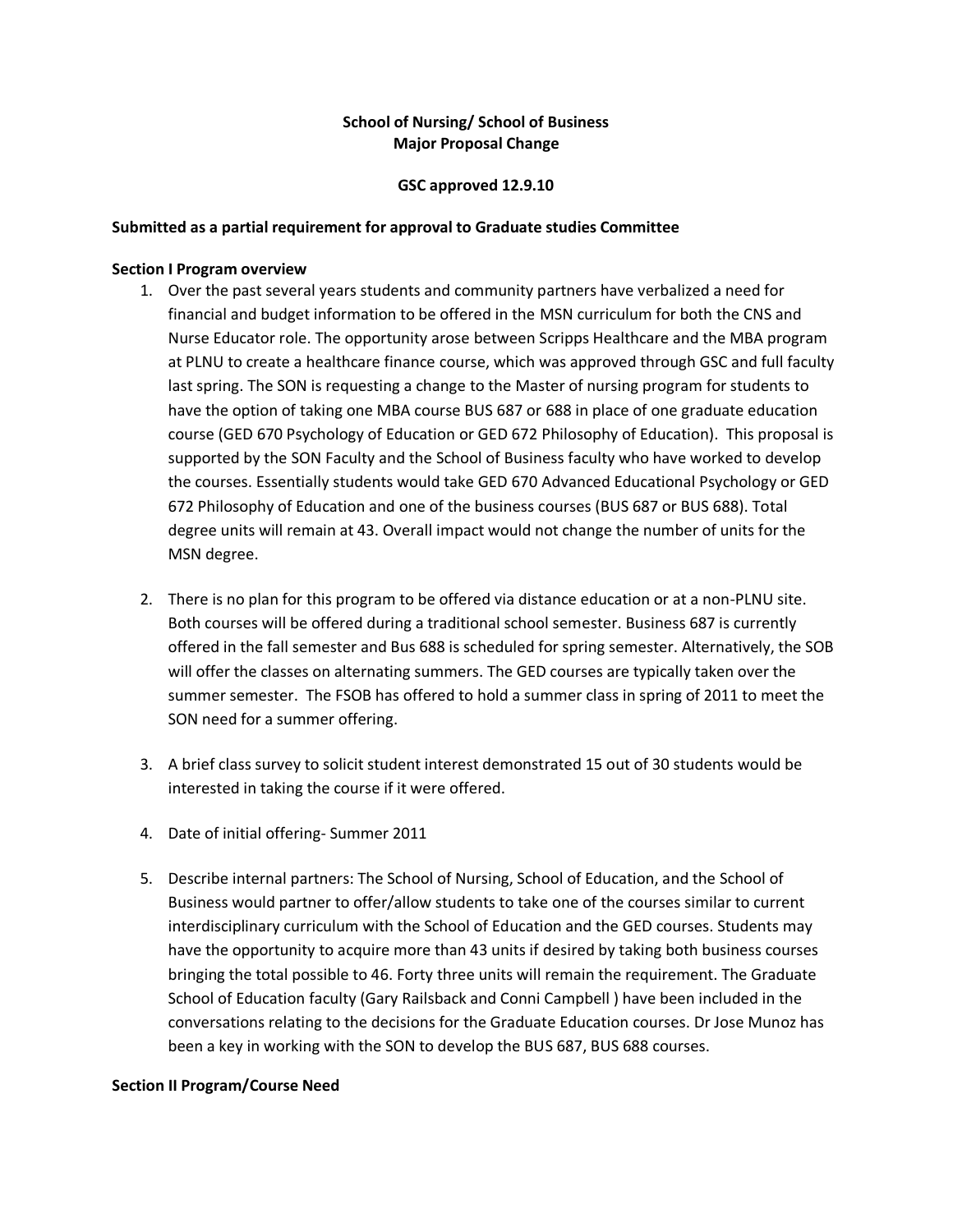- 1. The rationale for inclusion of a healthcare finance course is multifactoral. The National Association of Clinical Nurse Specialists strongly recommends successful CNS's be fiscally responsible in addition to the National Organization of Staff Development for Nurse Educators. Accrediting agencies for the School of Nursing (Commission on Collegiate Nursing Education) also promote educational components supporting leadership, program cost analysis, and fiscal responsibility. This also compliments PLNU's strategic initiatives #3 though the pursuit of academic enrollment and meeting the needs of the adult learner. Additionally, key relationships are supported through the development of this program and the voice of our community partners (Scripps Health and others). The mission of PLNU to provide Christian higher education where graduate programs are of quality and professional relevance while encouraging students to be well informed global citizens. This course option will be supported by inclusion of this alternative to the MSN program while preparing students for today's financially driven healthcare system. The School of Nursing's mission statement is also aligned with support of the university and the call to" provide an interdisciplinary learning program of excellence" (see appendix A).
- 2. A brief survey was conducted to find out student interest and overwhelmingly students responded very positively to the potential for the course to be offered additionally former students have expressed an interest in the course. Additionally, former PLNU graduates and community partners have identified the need for this course content.
- 3. Evidence for enrollment projections the current program will be enhanced with the addition of the Business course however the educational focus of the nursing program will be maintained. Current evidence of the educational focus can be demonstrated through the following course offerings GNSG 602 Teaching Faithfully (2 units), GNSG 608 Development of Education Programs (2 units), GNSG 608L Clinical Practicum in Educational Program Development (3 units) and GED 670 Advanced Educational Psychology or GED 672 Philosophy of Education; a total of 10 units of education focus.

### **Section III Program Description**

- **1. The course description for the Business course is as follows:**
	- a. BUS 687 (3.0) HEALTHCARE FINANCIAL MANAGEMENT This course provides a basic framework for understanding and using financial information for making decisions in the healthcare industry. Topics covered include: operating and capital budgets, costvolume-profit relationships, variance analysis, time value of money, financial statements, government accounting, and ethics in financial management. Prerequisites: None.

# **BUS 687 – Healthcare Financial Management:**

**Student Learning Outcomes:** The following are the student learning outcomes, and upon successful completion of this course, the student should be able to:

# Knowledge:

1. Demonstrate an understanding of fundamental concepts of healthcare finance and accounting.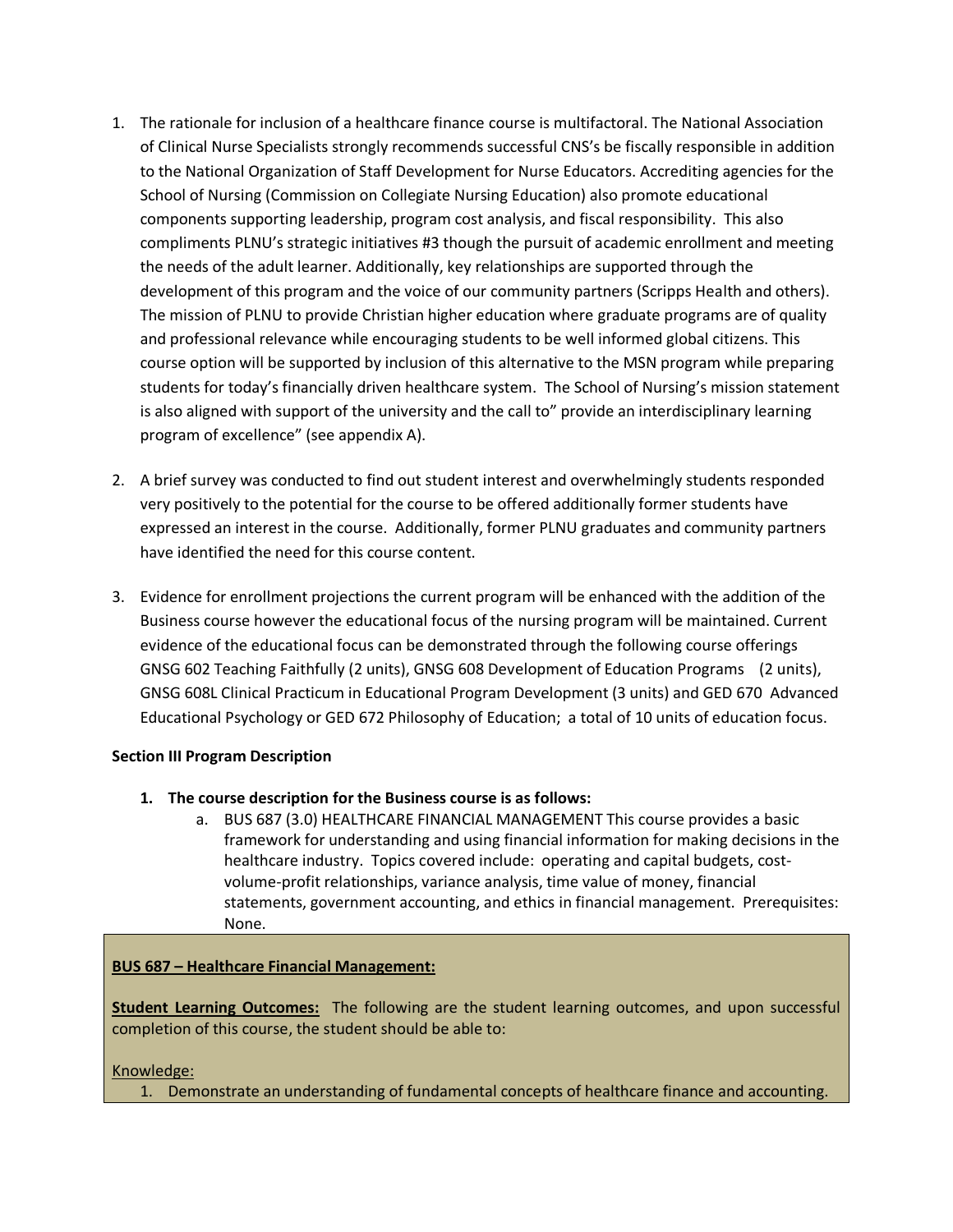2. Demonstrate a basic knowledge of the ethical, legal, financial, and management within a healthcare environment.

#### Skills:

- 1. Apply basic fundamentals of finance and accounting to healthcare decision making.
- 2. Analyze and interpret critical healthcare information using basic accounting and financial tools.
- 3. Perform ratio analysis and interpret the results and implications in a healthcare financial setting.

#### Values:

1. Construct strategies and structures of healthcare financial management that improve the quality of healthcare for the patient and reflect the ethics, integrity, and honesty of the PLNU MBA program in addition to the bottom-line considerations.

In order to achieve these objectives, the professor's goals are to assist you in: (1) using the information, concepts, and principles from this course to plan, prepare, and make informed decisions, (2) communicating your knowledge clearly in concise reports and presentations, and (3) building skills in problem solving, interpersonal communications, research, and fact-finding.

b. BUS 688 (3.0) HEALTHCARE OPERATIONS MANAGEMENT This course provides a basic framework for understanding and using concepts, practices and tools of operations management in the healthcare industry. Topics include: Healthcare operating systems, clinical process management and design, strategy and execution, process improvement and quality, problem solving and decision making, lean process improvement and statistical tools, patient flow, scheduling, forecasting and capacity management, supply chain, operational excellence, and principle-based system design. Prerequisites: BUS 687 – Healthcare Financial Management- **FSOB will waive this prerequisite**

### **BUS 688 – Healthcare Operations Management:**

**Student Learning Outcomes:** The following are the student learning outcomes, and upon successful completion of this course, the student should be able to:

Knowledge:

- 1. Demonstrate an understanding of fundamental concepts of healthcare operations and strategic management.
- 2. Demonstrate a basic knowledge of the ethical, legal, operational, and management within a healthcare environment.

Skills:

- 1. Apply basic fundamentals of operations, quality, supply chain logistics, and healthcare operations management to healthcare decision making.
- 2. Analyze and interpret critical healthcare information using operational and strategic planning tools.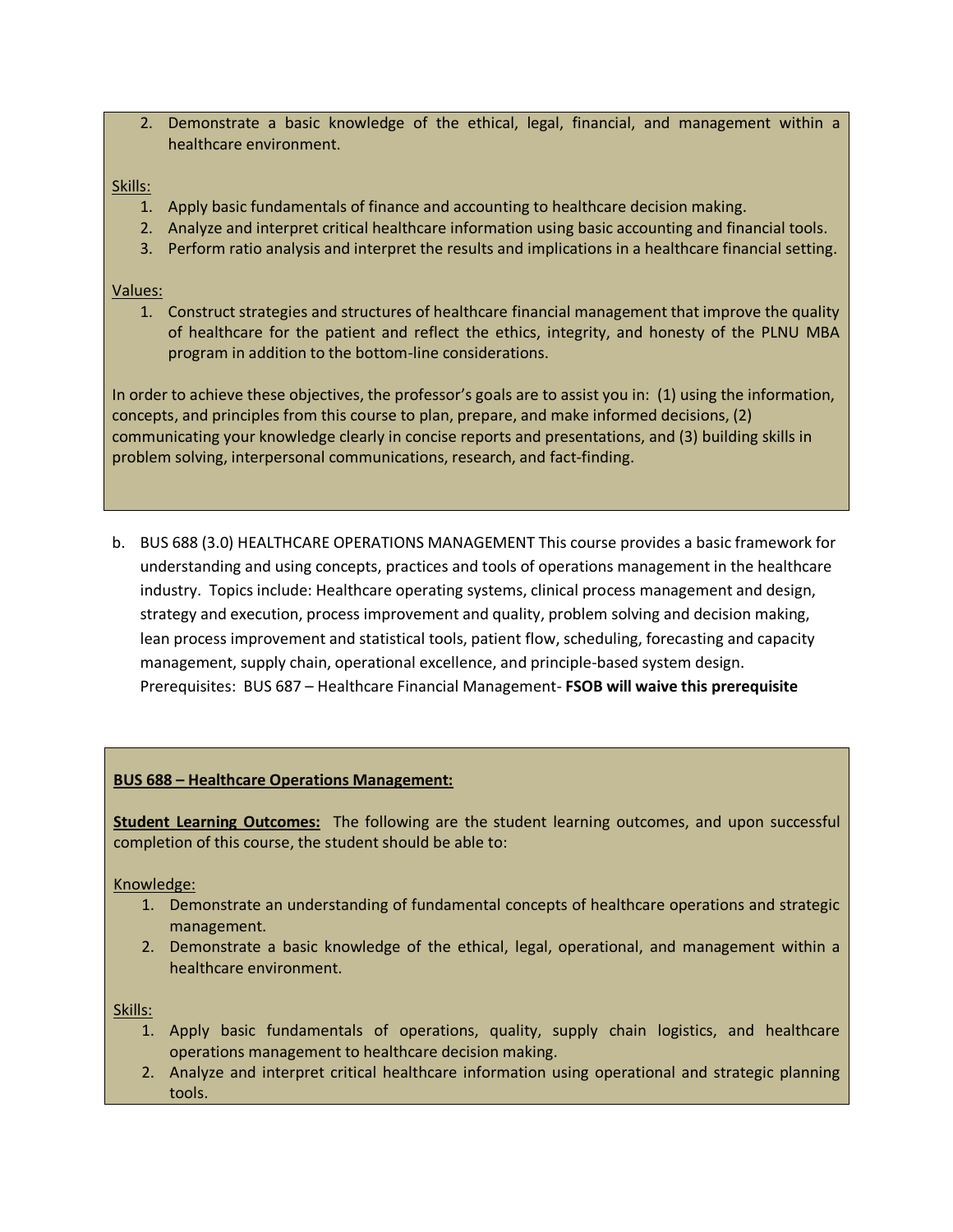3. Perform supply chain and quality management studies and analyze the results and implications in a healthcare operational setting.

### Values:

1. Construct strategies and structures of healthcare operational management that improve the quality of healthcare for the patient and reflect the ethics, integrity, and honesty of the PLNU MBA program in addition to the bottom-line considerations.

In order to achieve these objectives, the professor's goals are to assist you in: (1) using the information, concepts, and principles from this course to plan, prepare, and make informed decisions, (2) communicating your knowledge clearly in concise reports and presentations, and (3) building skills in problem solving, interpersonal communications, research, and fact-finding.

- **2. Program learning outcomes partially satisfied by the addition of this course include the following** 
	- a. **I**nquiring Faithfully: Student will demonstrate knowledge, skill and behavior of the evidence-based practice of nursing which integrates growth in reasoning, analysis, decision-making and the application of theory with the goal of advocating for others and/or self. This includes holistic nursing skills and the nursing process.
	- b. Following Faithfully: Defined as claiming the challenge from Florence Nightingale that nursing is a "divine imposed duty of ordinary work." The nursing student will integrate the *ordinary work* by complying with and adhering to regulatory and professional standards (e.g. ANA Code of Ethics, the California Board of Registered Nursing, Scope of Nursing Practice, SON Handbook). This includes taking responsibility, being accountable for all actions and treating others with respect and dignity.

# **3. Curricular map: (attached in presentation to GSC)**

- **4. List of Courses Required :** One of two business courses will be offered to students as an alternative to two graduate education courses
- 5. **Syllabi review:** The rigor of the syllabi shall be primarily maintained by the faculty of the School of Business in collaboration with the School of Nursing. Additionally, the syllabi will meet the needs of the MSN students as they progress towards degree completion.

### **Schedule/ Format**

- 1. Length of time for completion: No change- no change in total number of units. Six semesters or 2 years full time
- 2. Description of registration model: Courses will be offered by the School of Business. Graduate nursing students will be cleared by their faculty advisor prior to registering for the course as is the current practice.